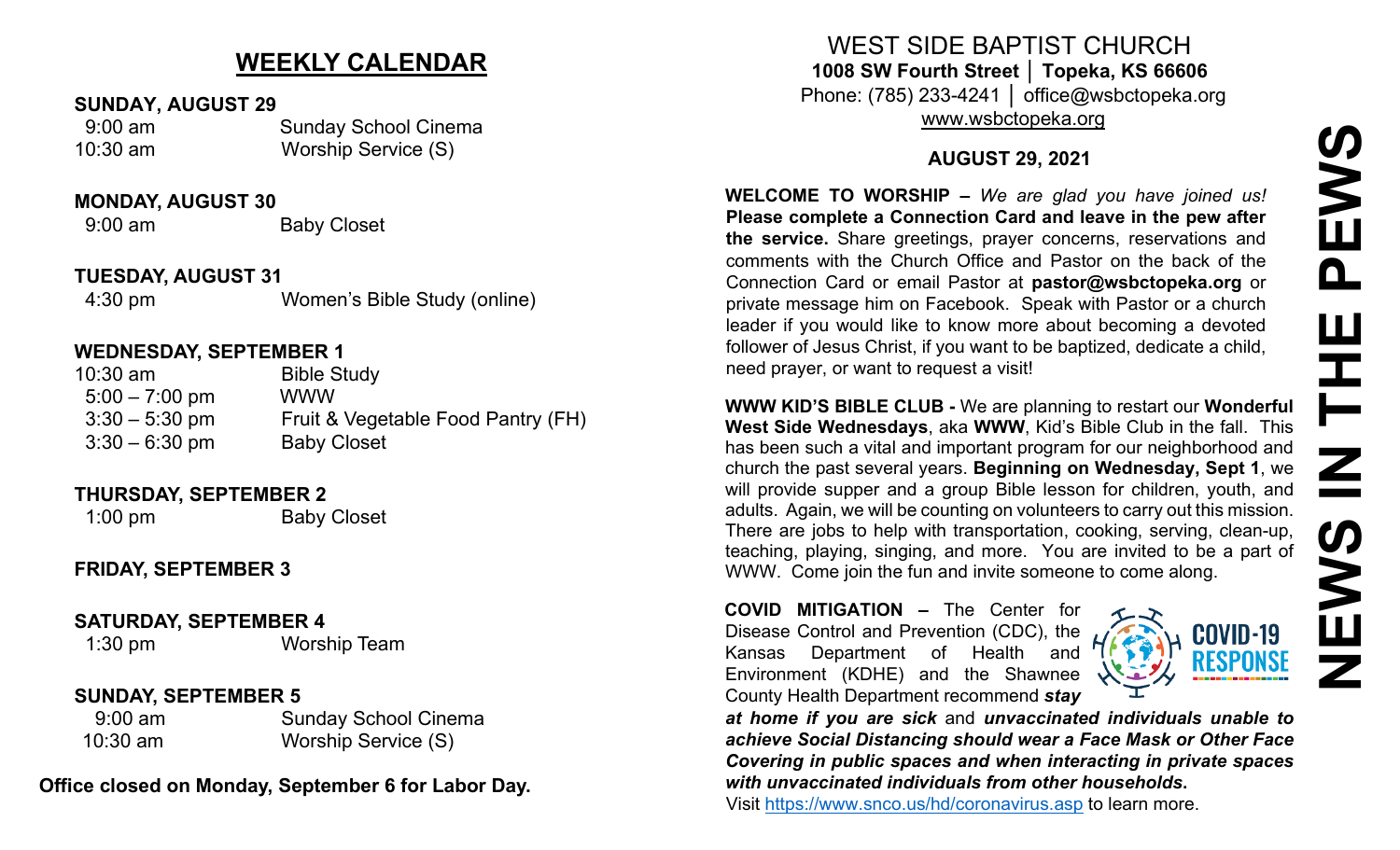**BELIEVER'S BAPTISM** – We practice "believer's baptism" which is the immersion of a person in water – regardless of age – who receives Jesus Christ as his or her personal Savior and publicly professes to walk the Jesus way. The Council schedules baptisms on most Sunday mornings throughout the year. If you would like to be baptized, then come to the front during the last song.

# **BIBLE STUDIES –**

- **ADULT DISCIPLESHIP** Sunday mornings at 9:15 am (Starting September 12) taught by Jack Janway in Holmer Hall
- **WWW ADULTS -** Wednesday at 6:00 PM taught by Jim Goodnow in Holmer Hall
- **ECUMENICAL** Wednesday Morning at 10:30 AM The Psalms taught by Pastor Ivan in Holmer Hall
- **WOMAN'S STUDY** Tuesdays at 4:30 PM taught by Rexanne on Zoom

# **MISSION MOMENTS**

### **FALL MISSION PROJECT UPDATE**

Thank you to all who have expressed an interest in a Fall Mission Project. Due to conflicts with schedules and the continuing virus situation, we have decided to pursue opportunities closer to home and shorter in duration. If you would be interested in a day project, please let me know. I can be contacted at j[im.goodnow@sbcglobal.net](mailto:jim.goodnow@sbcglobal.net) or 246-1807.



**HOSPITAL & EMERGENCIES –** If you or a loved one is admitted to the hospital for an emergency or for surgery, **the hospital staff and chaplains' office will NOT contact the Church Office or the Pastor**. **You or a family member must call the Church Office at (785) 233-4241 or the Pastor at (785) 224-7234**. Pastor is willing to visit the hospital and pray prior to surgeries.

**THE LORD'S SUPPER –** We celebrate the Lord's Supper (Holy Communion) on the first Sunday of each month and on special occasions. All persons of faith are welcome to partake of the  $Thel$ Table of the Lord, regardless of age, race, or church affiliation. We use only non-alcohol grape juice.Communion Servers are needed each month. See Brice Smith for more info.



**FINANCIAL GIVING** – Thank you for the generous support of the work of God in and through West Side Baptist Church. Donation's report:

|                            | 08/22/2021 |        | Y-T-D |              |  |
|----------------------------|------------|--------|-------|--------------|--|
| <b>General Fund</b>        |            | 547.00 |       | \$160,147.36 |  |
| Building Fund/Cap.         |            | 25.00  |       | 3,875.00     |  |
| <b>Sunday School</b>       | \$         |        | \$    | 150.95       |  |
| Am. For Christ Offer       | \$         |        | \$    | 1,799.00     |  |
| <b>Benevolence Fund</b>    | \$         |        | \$    | 4,200.25     |  |
| One Great Hr. Share        | \$         |        | \$    | 2,178.00     |  |
| Retired Min. & Mission     | \$         |        |       | 25.00        |  |
| <b>World Mission Offer</b> | \$         |        | \$    | 125.00       |  |
| Harvester' M2MP            |            |        | \$    | 1,000.00     |  |
| <b>Baby Closet</b>         |            |        | \$    | 1,500.00     |  |
| <b>School Supplies</b>     |            |        |       | 440.00       |  |

**VENMO –** Give to God online via **SQUARE** at **[https://west](https://west-side-baptist-church.square.site/)[side-baptist-church.square.site](https://west-side-baptist-church.square.site/)** or give through **VENMO**, a phone app. Search for the church **@wsbctopeka** or scan the QR code. We appreciate all your donations and generosity. Questions? Call the Church Office for help.



### venmo

# **WORSHIP ONLINE –** The Church is committed to the

continual praise and worship of Almighty God in the Name of Jesus Christ. Church leaders and our clergy hold services regularly in the Sanctuary in compliance with all published federal, state, and local government health orders. Services are broadcast LIVE (as internet is available) and RECORDED. WATCH the service online at:

- Facebook LIVE https://www.facebook.com/wsbctopeka
- YouTube https://www.youtube.com/channel/WSBC
- Order a free copy of the service on DVD by contacting the Church Office.